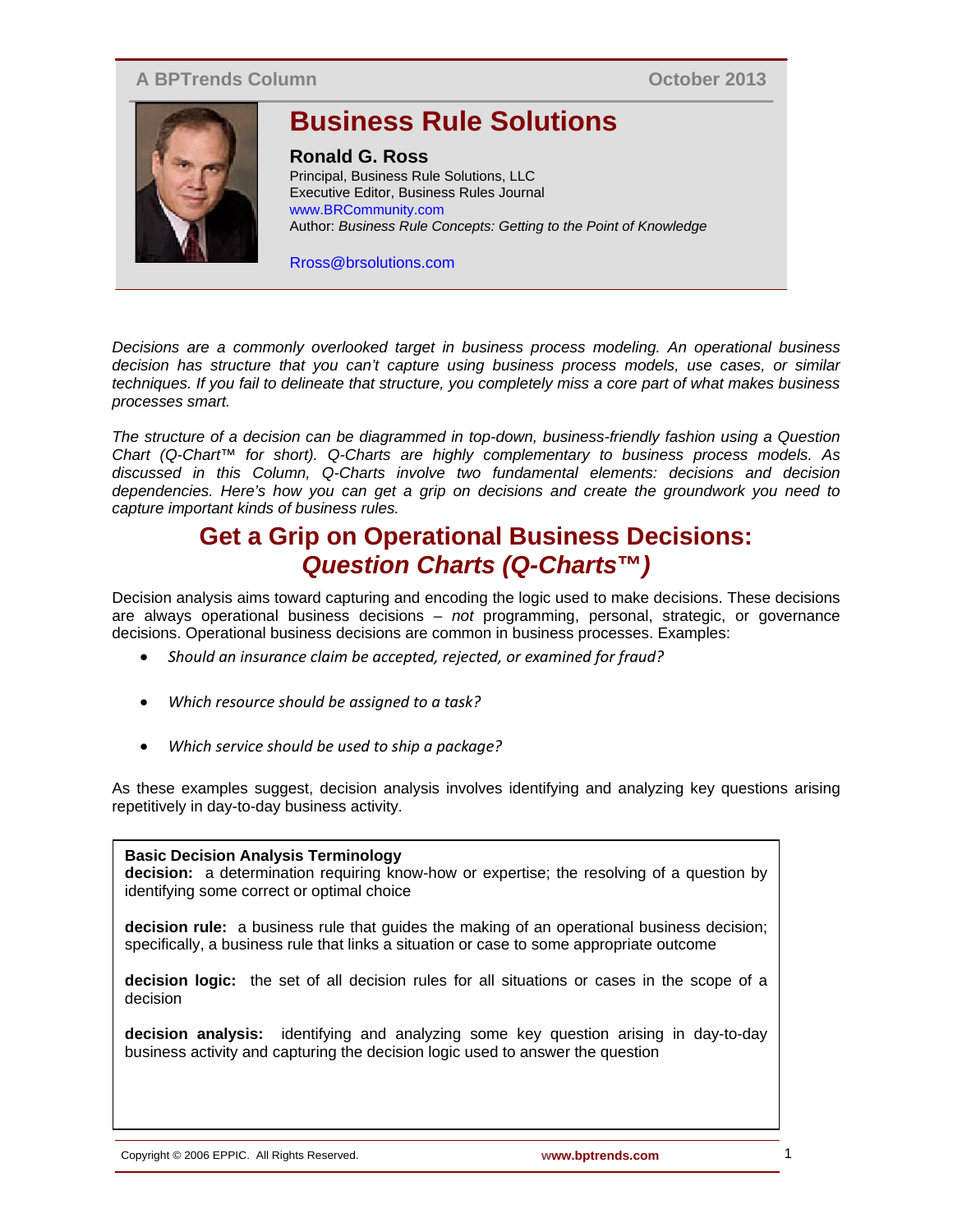

**Figure 1. Example of a Q-COE**

#### **Question Charts (Q-Charts)**

The structure of an operational business decision can be diagrammed using a Question Chart (Q-Chart™ for short). Q-Charts involve two fundamental elements: *decisions* and *decision dependencies*.

1. **Decisions.** An elongated hexagon, called a Q-COE™, stands for an operational business decision. Each Q-COE indicates what question ("Q") is being asked, and usually one or more of the following: considerations ("C"), outcomes ("O"), and exceptions ("E"). Figure 1 presents a simple example of a Q-COE.

#### **Basic Decision Analysis Terminology**

**consideration:** a factor in making an operational business decision; something that can be resolved to two or more situations or cases

**outcome:** a result, conclusion or answer that might be deemed appropriate for a situation or case addressed by an operational business decision

**exception:** a situation or case for which the usual or typical considerations are not used to determine the outcome for an operational business decision

2. **Decision Dependencies.** A dependency between operational business decisions occurs when one decision is logically a prerequisite for another. Three kinds of decision dependencies as given in Table 1. Each kind of decision dependency is discussed individually below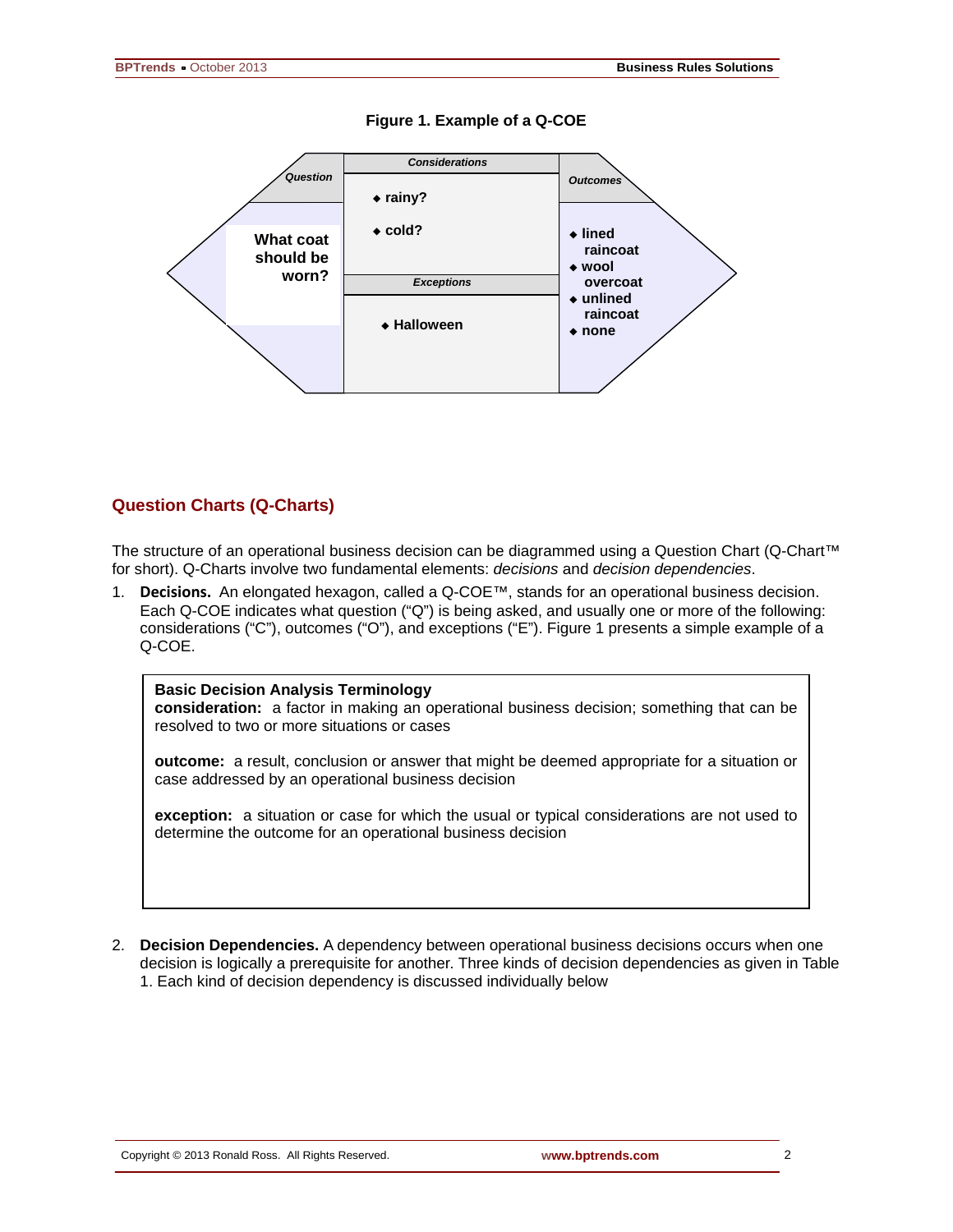#### **Table 1: The Three Kinds of Decision Dependencies in DecisonSpeak™**

| <b>Basis</b>  | <b>Kind</b>              | <b>Effect</b>                                                                                 |
|---------------|--------------------------|-----------------------------------------------------------------------------------------------|
| question      | relevance dependency     | the outcome from one question<br>can<br>preempt another question                              |
| consideration | consideration dependency | the outcome from one question provides<br>or supports a consideration for another<br>question |
| outcome       | outcome dependency       | the outcome from one question can<br>restrict the outcomes of another question                |

In Q-Charts, decision dependencies are represented by special connectors. These connectors are always displayed with a vertical orientation. Why? Horizontal connectors might suggest process or flow. Since decision logic should always be developed in declarative fashion, horizontal connectors are avoided.

The decision on the top (the upper decision) is always dependent on the decision below it. If a Q-Chart shows multiple levels of decision dependency (not unusual), the same is true pair-wise at each level below.

As illustrated in the discussion that follows, every depiction of a dependency connection includes a 'hitch point' (a solid circle) at the bottom end. The operational business decision on that end is always the one most able to stand on its own – i.e., the lower decision is always the more *independent*.

### **Relevance Dependency**

In relevance dependency, one operational business decision depends on the outcome of another operational business decision such that the outcome of the other decision may completely eliminate the need for any outcome from the dependent (upper) decision.

In other words, the dependent operational business decision can be *preempted* – indeed, made meaningless in certain cases.

In determining eligibility of applicants for auto insurance, for example, if an applicant is *not* eligible for coverage, there is no need to determine what to charge the applicant as a premium. This relevance dependency between operational business decisions is illustrated in Figure 2 using a dashed connector (with hitch point at bottom). The dashed line extends from the question area of the Q-COE representing the dependent (upper) decision

#### .**Figure 2: Relevance Dependency between Operational Business Decisions**

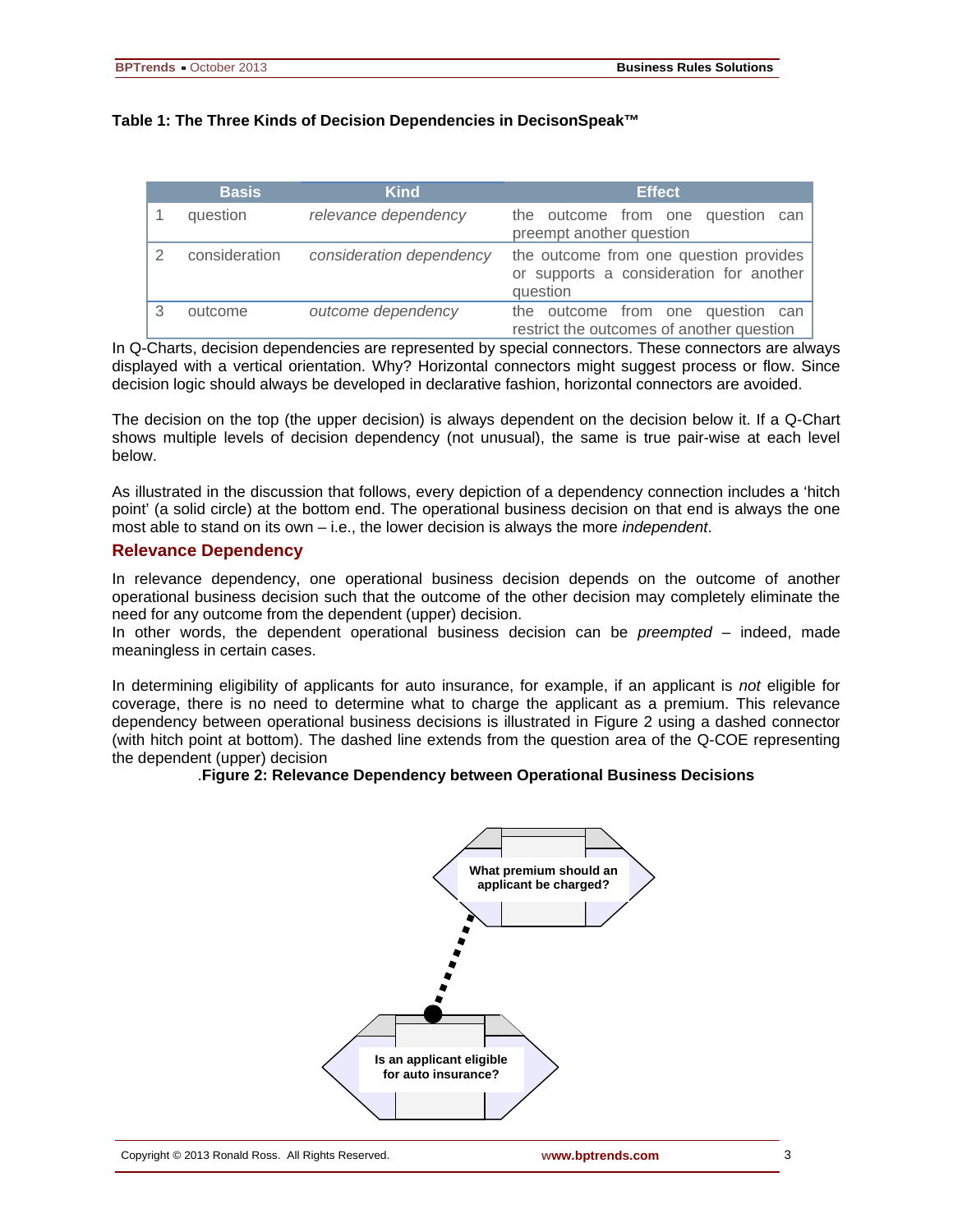Do *processes* always have to address the questions involved in a relevance dependency in bottom-to-top sequence? *No,* but caution should be exercised.

For the questions in Figure 2, for example, a customer-friendly, web-based application might permit priceconscious consumers to ask about the premium *before* asking about eligibility.

If supported, however, including some disclaimer would probably be appropriate to indicate that securing coverage at the given price is subject to eligibility. An explicit business rule should be written for that purpose. The business rule ensures a disclaimer is given by any process or use case that supports a price-before-eligibility sequence.

#### **Figure 3: Consideration Dependency between Operational Decisions**

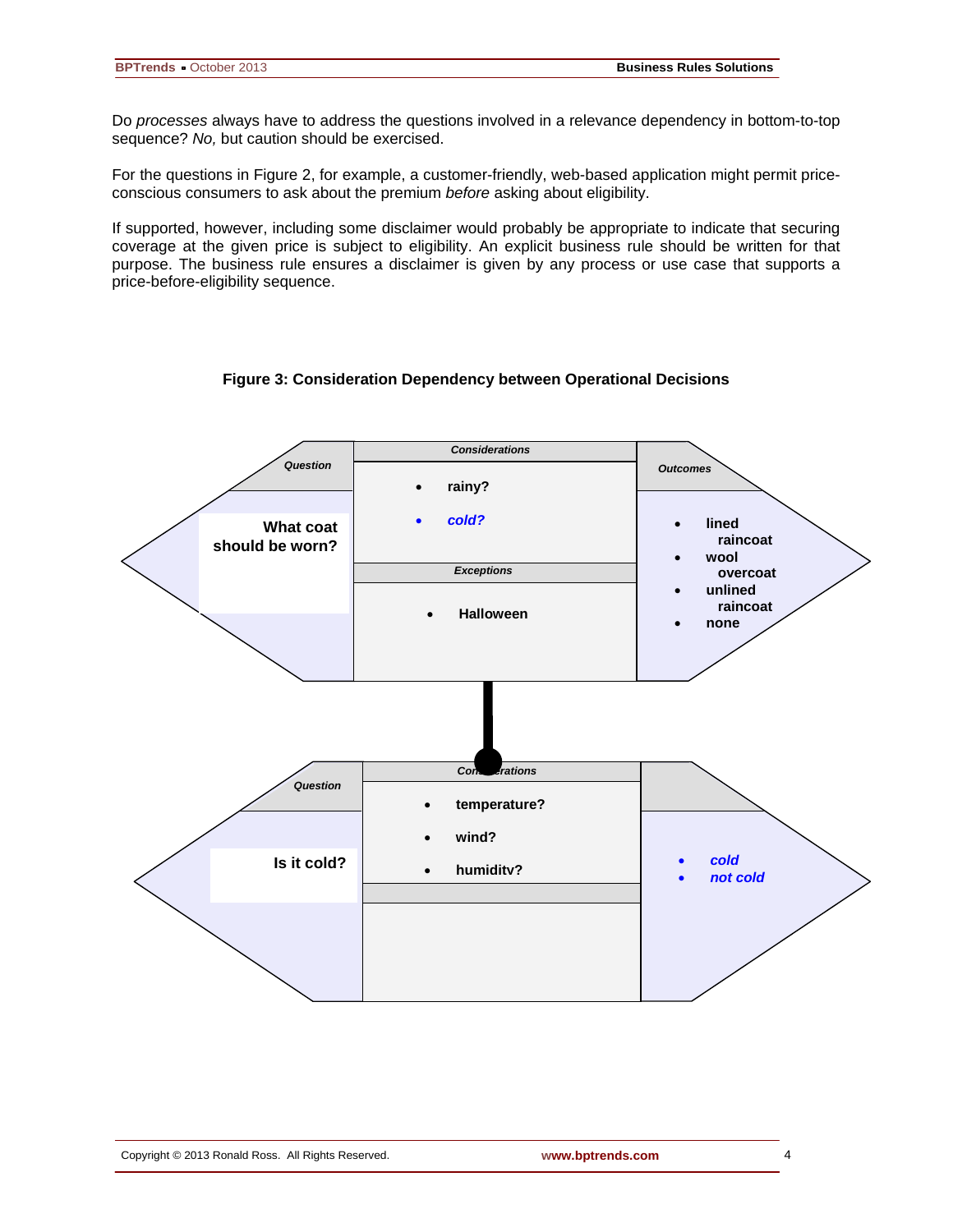#### **Consideration Dependency**

In consideration dependency, one operational business decision depends on the outcome of another operational business decision such that the outcome of the latter decision provides or supports one of the considerations for the dependent (upper) decision.

For example it might not be possible to decide what coat to wear unless you decide whether it is cold. Deciding whether it is cold might have considerations all its own. This consideration dependency is illustrated in Figure 2 using a solid-line connector (with hitch point at bottom).

The consideration *cold?* in the dependent (upper) decision is conditional. Whether or not it is cold depends on the three considerations of the lower decision: *temperature, wind* and *humidity*.

If a consideration is not conditional in that sense (i.e., not based on other considerations), a consideration dependency is not needed. For example, suppose you can say *Yes, it's cold.* or *No, it's not cold* without needing to know anything about the *temperature, wind* and *humidity.* Then the lower decision *Is it cold?* is not needed.



#### **Figure 4: Outcome Dependency Between Operational Business Decisions**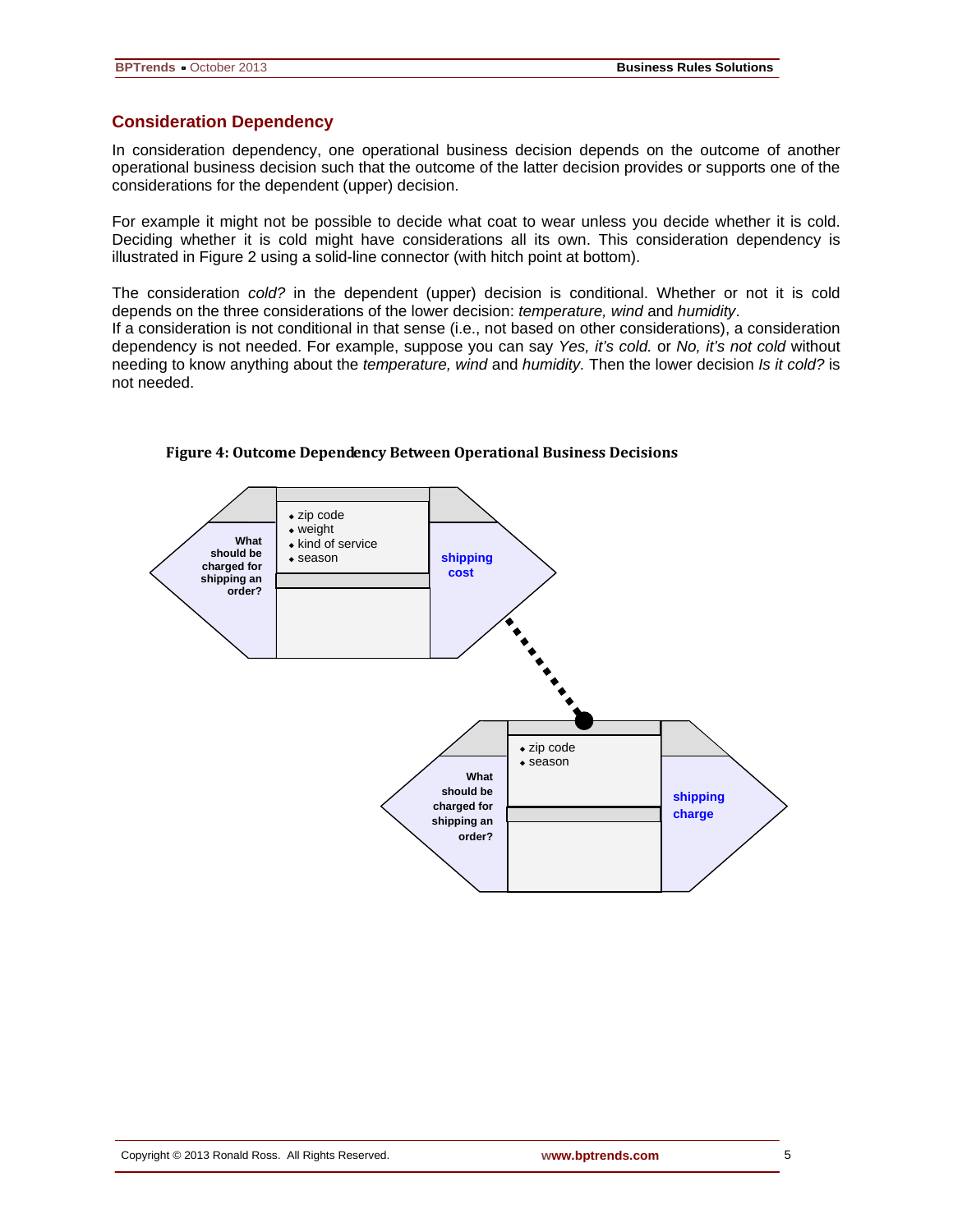### **Outcome Dependency**

- In outcome dependency, one operational business decision is dependent on the outcome of another decision such that the outcome of this other (lower) decision dictates some outcome(s) of the dependent (upper) decision. Two essential rules always apply to outcome dependencies:
- Both decisions must have the same *kind* of outcome.
- The set of considerations of the less dependent (lower) decision must be the same as, or a subset of, the set of considerations of the more dependent (upper) decision.
- Figure 4 illustrates an outcome dependency using a dashed connector (with hitch point at bottom). The dashed line extends from the outcome area of the Q-COE for the dependent (upper) decision.

Observations:

- The lower (independent) Q-COE represents the question *What set charges are there for shipping an order?* and has the outcome *fixed shipping charge*.
- The upper (dependent) Q-COE represents the question *What should be charged for shipping an order?* and has the outcome *shipping cost*.
- The structured business vocabulary (concept model, not shown) must indicate *fixed shipping charge* and *shipping cost* to be the same kind of thing.
- The lower Q-COE uses the considerations *zip code* and *season,* a proper subset of the four considerations for the upper (dependent) Q-COE.
- The net effect is that the lower Q-COE will dictate ("set") some (but presumably not all) outcomes for the upper (dependent) Q-COE. For example, if the *zip code* is in Alaska, and the *season* is winter, all *shipping costs* might be \$250, regardless of *weight* or *kind of package*. This business rule might be just one of many that dictate ("set") shipping cost for multiple cases.

### **Relevance Dependency vs. Outcome Dependency**

Relevance dependencies and outcome dependencies are alike in one important way – they both represent dependencies that can eliminate the need to ask the question for the upper (dependent) decision. Because of this similarity, a dashed line is used to represent both.

Relevance dependencies and outcome dependencies are different, however, in the following fundamental way:

For relevance dependencies, the outcome from the lower (independent) decision makes any outcome from the upper (dependent) decision *meaningless* in certain cases. In other words the upper (dependent) decision simply cannot produce *any* valid outcome for those cases.

For outcome dependencies, the outcome from the lower (independent) decision *dictates* the outcome for the upper (dependent) decision in certain cases. That outcome is the *only* one the upper (dependent) decision can produce for those cases.

Relevance dependencies and outcome dependencies are always distinguishable by the *form* of the question specified for the lower (independent) decision. In other words, the question is always worded distinctly.